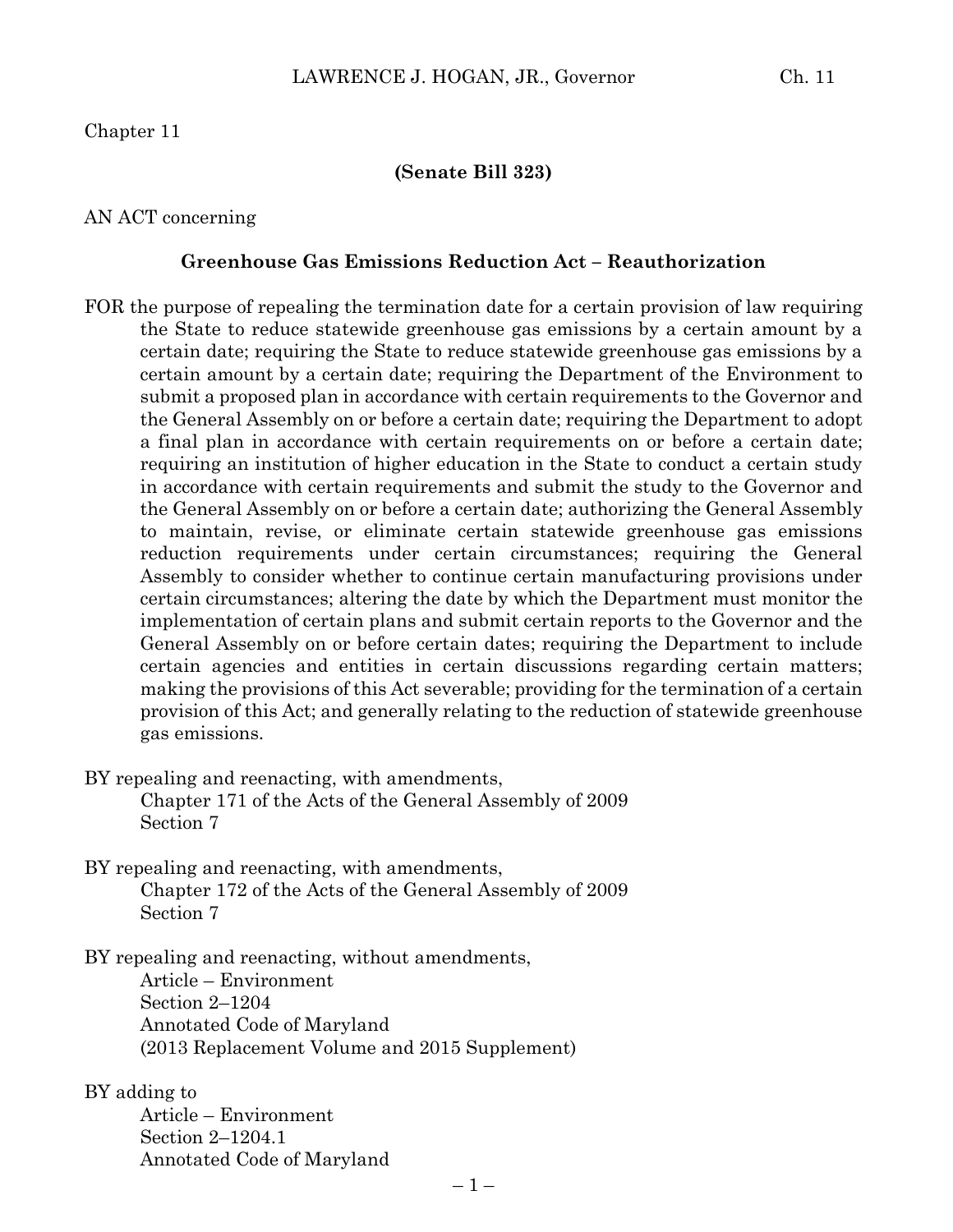(2013 Replacement Volume and 2015 Supplement)

BY repealing and reenacting, with amendments, Article – Environment Section 2–1205, 2–1206, 2–1207, 2–1210, and 2–1211 Annotated Code of Maryland (2013 Replacement Volume and 2015 Supplement)

SECTION 1. BE IT ENACTED BY THE GENERAL ASSEMBLY OF MARYLAND, That the Laws of Maryland read as follows:

#### **Chapter 171 of the Acts of 2009**

SECTION 7. AND BE IT FURTHER ENACTED, That Section 2 of this Act shall take effect October 1, 2009. **[**It shall remain effective for a period of 7 years and 3 months, and at the end of December 31, 2016, with no further action required by the General Assembly, Section 2 of this Act shall be abrogated and of no further force and effect.**]**

#### **Chapter 172 of the Acts of 2009**

SECTION 7. AND BE IT FURTHER ENACTED, That Section 2 of this Act shall take effect October 1, 2009. **[**It shall remain effective for a period of 7 years and 3 months, and at the end of December 31, 2016, with no further action required by the General Assembly, Section 2 of this Act shall be abrogated and of no further force and effect.**]**

#### **Article – Environment**

2–1204.

The State shall reduce statewide greenhouse gas emissions by 25% from 2006 levels by 2020.

SECTION 2. AND BE IT FURTHER ENACTED, That the Laws of Maryland read as follows:

#### **Article – Environment**

#### **2–1204.1.**

#### **THE STATE SHALL REDUCE STATEWIDE GREENHOUSE GAS EMISSIONS BY 40% FROM 2006 LEVELS BY 2030.**

SECTION 3. AND BE IT FURTHER ENACTED, That the Laws of Maryland read as follows: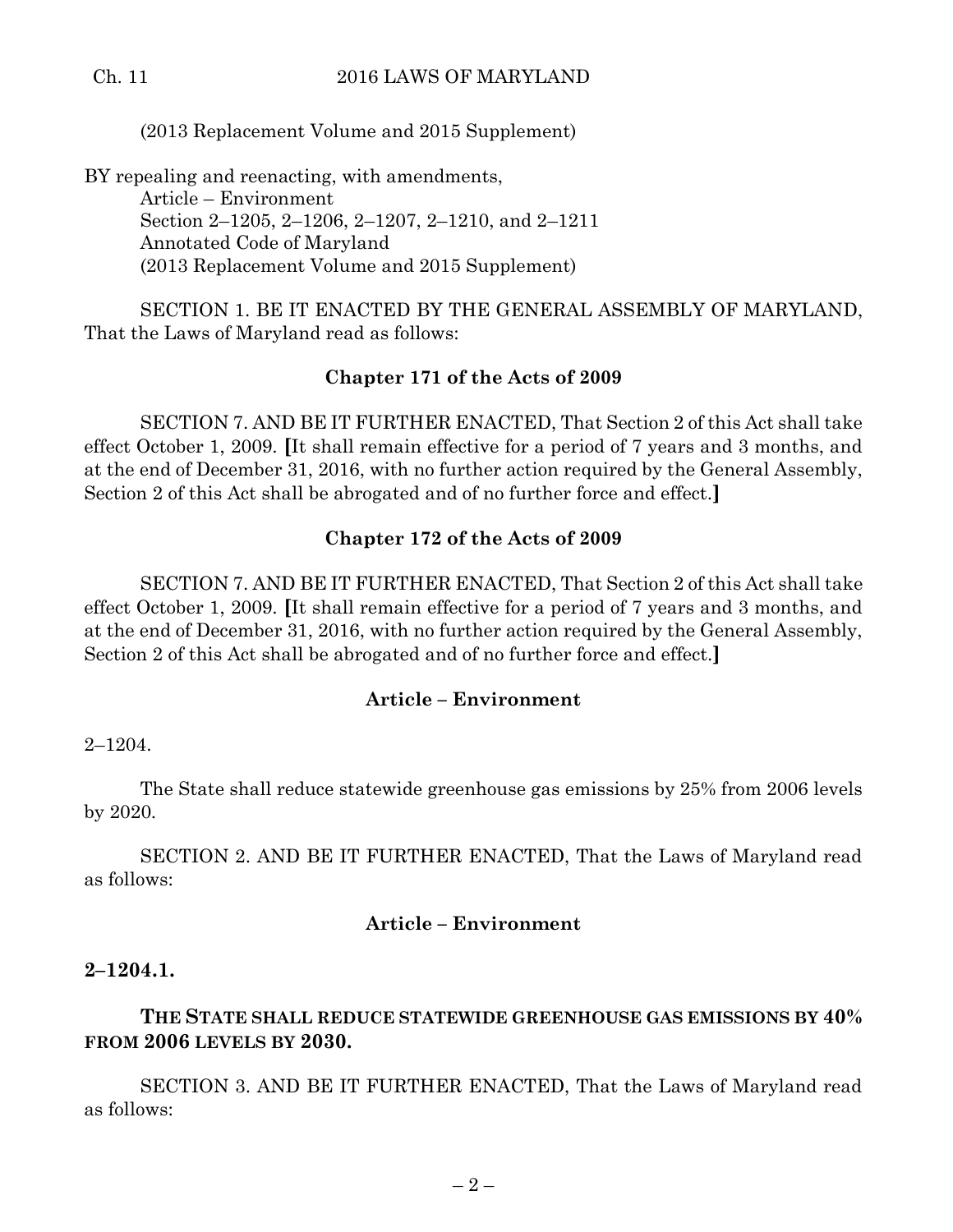# **Article – Environment**

2–1205.

(a) The State shall develop **[**a plan**] PLANS**, adopt regulations, and implement programs that reduce statewide greenhouse gas emissions in accordance with this subtitle.

(b) On or before December 31, **[**2011**] 2018**, the Department shall:

(1) Submit a proposed plan **THAT REDUCES STATEWIDE GREENHOUSE GAS EMISSIONS BY 40% FROM 2006 LEVELS BY 2030** to the Governor and General Assembly;

(2) Make the proposed plan available to the public; and

(3) Convene a series of public workshops to provide interested parties with an opportunity to comment on the proposed plan.

(c) (1) The Department shall, on or before December 31, 2012, adopt a final plan that reduces statewide greenhouse gas emissions by 25% from 2006 levels by 2020.

# **(2) THE DEPARTMENT SHALL, ON OR BEFORE DECEMBER 31, 2019, ADOPT A FINAL PLAN THAT REDUCES STATEWIDE GREENHOUSE GAS EMISSIONS BY 40% FROM 2006 LEVELS BY 2030.**

**[**(2)**] (3)** The **[**plan**] PLANS** shall be developed **[**as the initial State action**]** in recognition of the finding by the Intergovernmental Panel on Climate Change that developed countries will need to reduce greenhouse gas emissions by between 80% and 95% from 1990 levels by 2050.

(d) The final **[**plan**] PLANS** required under subsection (c) of this section shall include:

(1) Adopted regulations that implement all plan measures for which State agencies have existing statutory authority; and

(2) A summary of any new legislative authority needed to fully implement the **[**plan**] PLANS** and a timeline for seeking legislative authority.

(e) In developing and adopting a final plan to reduce statewide greenhouse gas emissions, the Department shall consult with State and local agencies as appropriate.

(f) (1) Unless required by federal law or regulations or existing State law, regulations adopted by State agencies to implement **[**the**] A** final plan may not: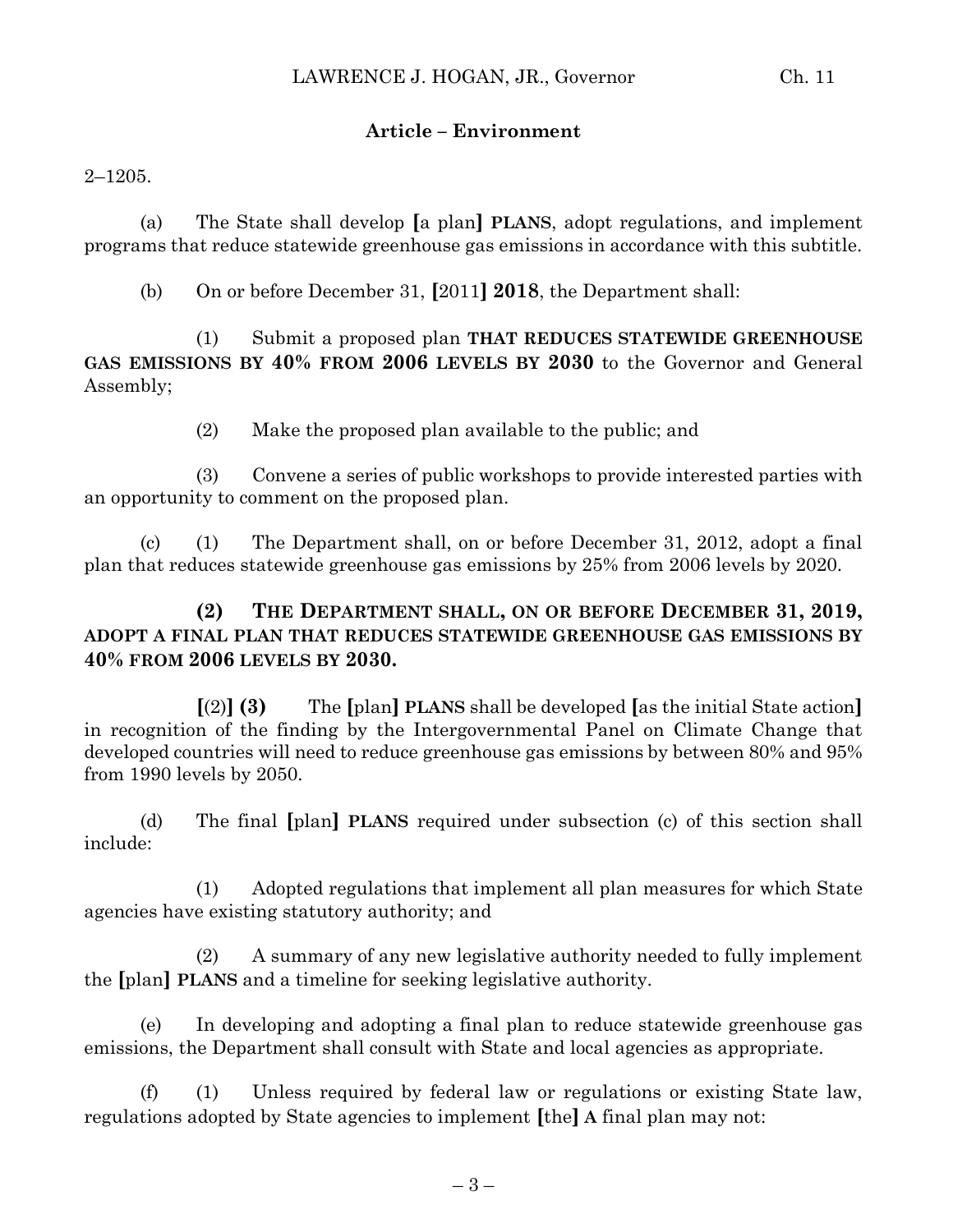(i) Require greenhouse gas emissions reductions from the State's manufacturing sector; or

sector.

(ii) Cause a significant increase in costs to the State's manufacturing

(2) Paragraph (1) of this subsection may not be construed to exempt greenhouse gas emissions sources in the State's manufacturing sector from the obligation to comply with:

(i) Greenhouse gas emissions monitoring, recordkeeping, and reporting requirements for which the Department had existing authority under  $\S 2-301(a)$ of this title on or before October 1, 2009; or

(ii) Greenhouse gas emissions reductions required of the manufacturing sector as a result of the State's implementation of the Regional Greenhouse Gas Initiative.

 $(g)$  A regulation adopted by a State agency for the purpose of reducing greenhouse gas emissions in accordance with this section may not be construed to result in a significant increase in costs to the State's manufacturing sector unless the source would not incur the cost increase but for the new regulation.

#### 2–1206.

In developing and implementing the **[**plan**] PLANS** required by § 2–1205 of this subtitle, the Department shall:

(1) Analyze the feasibility of measures to comply with the greenhouse gas emissions reductions required by this subtitle;

(2) Consider the impact on rural communities of any transportation related measures proposed in the **[**plan**] PLANS**;

(3) Provide that a greenhouse gas emissions source that voluntarily reduces its greenhouse gas emissions before the implementation of this subtitle shall receive appropriate credit for its early voluntary actions;

(4) Provide for the use of offset credits generated by alternative compliance mechanisms executed within the State, including carbon sequestration projects, to achieve compliance with greenhouse gas emissions reductions required by this subtitle;

(5) Ensure that the **[**plan does**] PLANS DO** not decrease the likelihood of reliable and affordable electrical service and statewide fuel supplies;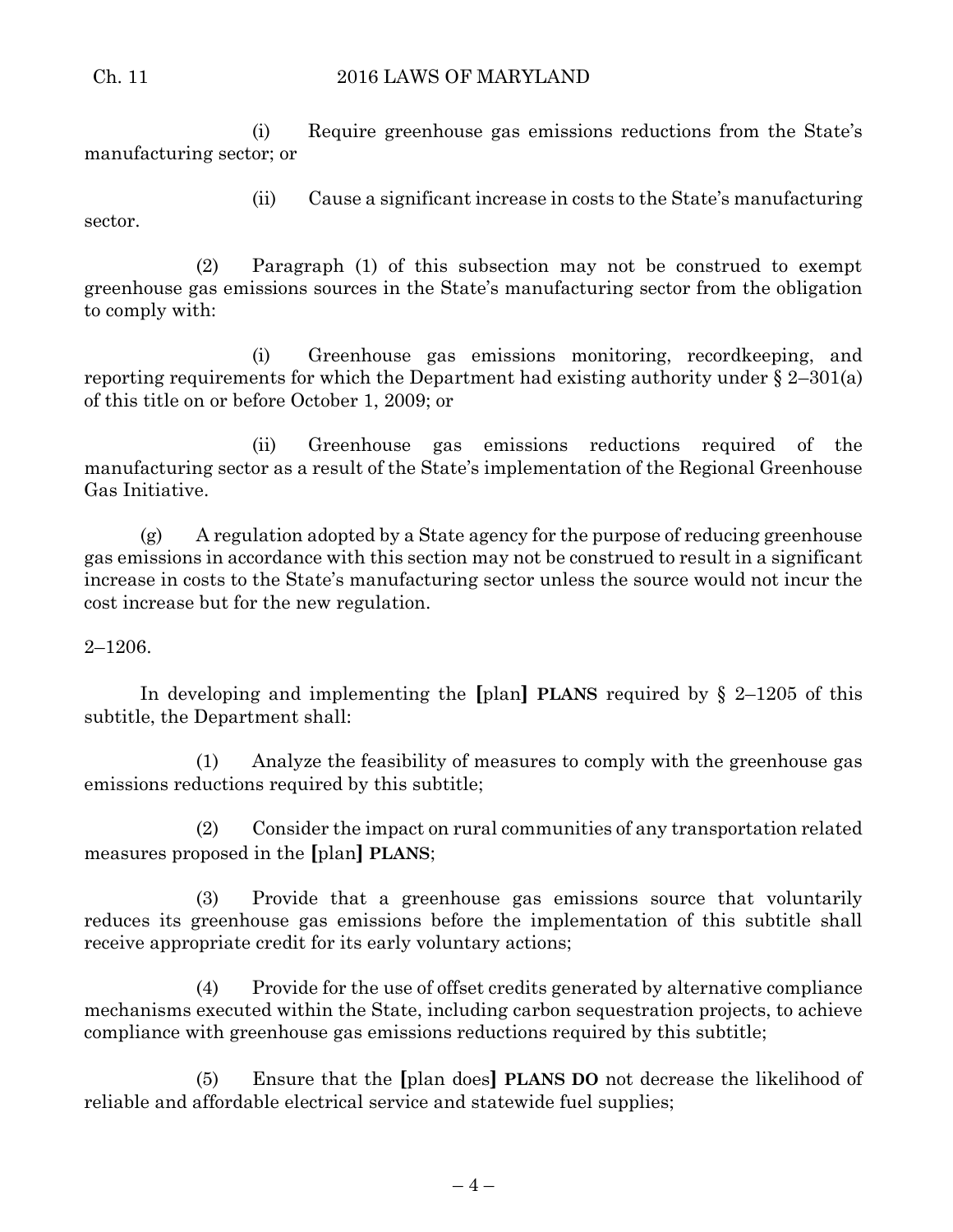(6) Consider whether the measures would result in an increase in electricity costs to consumers in the State;

(7) Consider the impact of the **[**plan**] PLANS** on the ability of the State to:

(i) Attract, expand, and retain commercial aviation services; and

(ii) Conserve, protect, and retain agriculture; and

(8) Ensure that the greenhouse gas emissions reduction measures implemented in accordance with the **[**plan**] PLANS**:

(i) Are implemented in an efficient and cost–effective manner;

(ii) Do not disproportionately impact rural or low–income, low– to moderate–income, or minority communities or any other particular class of electricity ratepayers;

- (iii) Minimize leakage;
- (iv) Are quantifiable, verifiable, and enforceable;
- (v) Directly cause no loss of existing jobs in the manufacturing

sector;

(vi) Produce a net economic benefit to the State's economy and a net increase in jobs in the State; and

(vii) Encourage new employment opportunities in the State related to energy conservation, alternative energy supply, and greenhouse gas emissions reduction technologies.

2–1207.

(a) (1) An institution of higher education in the State shall conduct an independent study of the economic impact of requiring greenhouse gas emissions reductions from the State's manufacturing sector.

(2) The **[**Governor shall appoint a task force to**] MARYLAND COMMISSION ON CLIMATE CHANGE SHALL** oversee the independent study required by this section.

**[**(3) The task force shall include representatives of:

(i) Labor unions;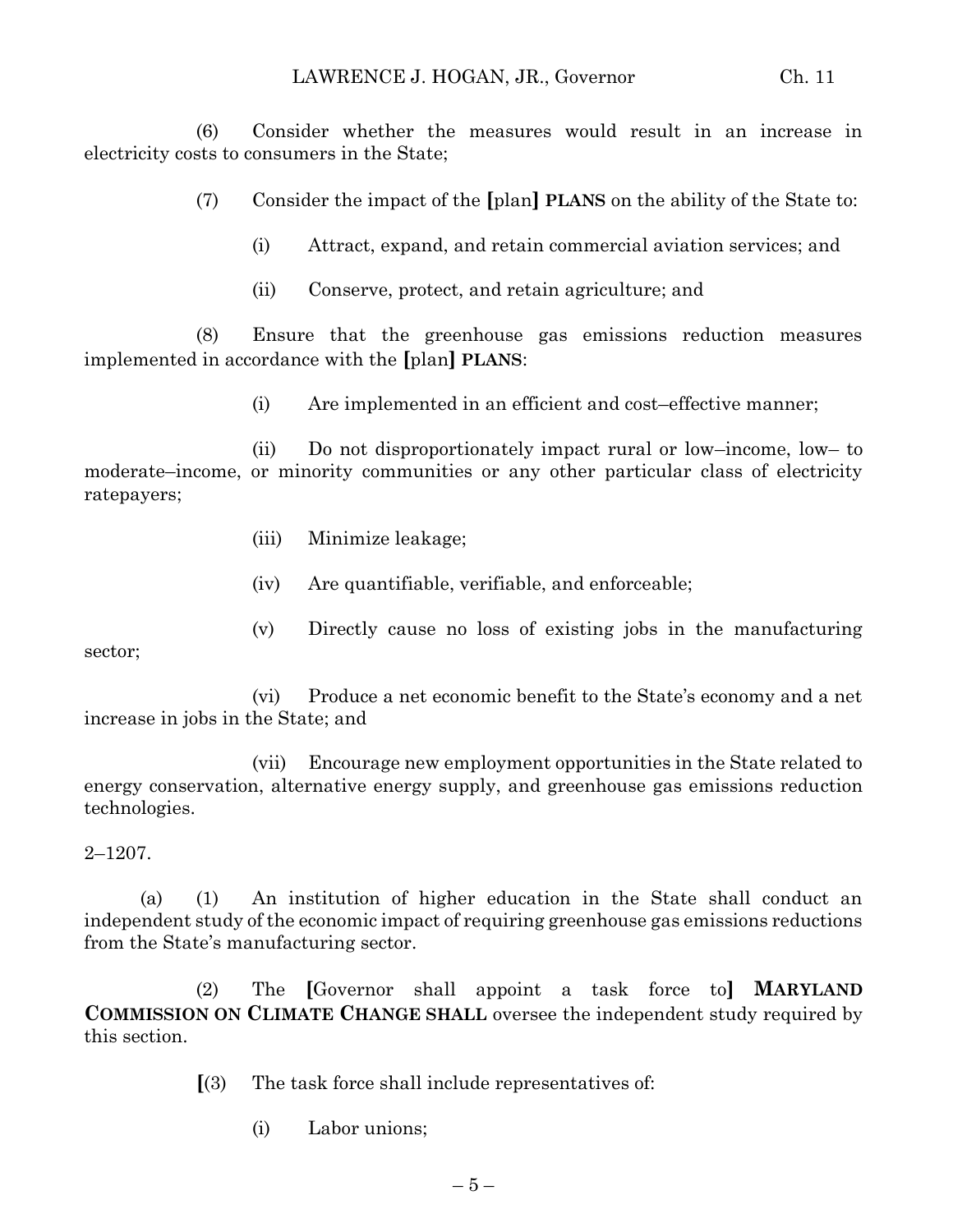- (ii) Affected industries and businesses;
- (iii) Environmental organizations; and
- (iv) Low–income and minority communities.

(4) To the extent practicable, the members appointed to the task force shall reflect the geographic, racial, and gender diversity of the State.**]**

(b) On or before October 1, **[**2015**] 2022**, the institution of higher education responsible for the independent study shall complete and submit the study to the Governor and, in accordance with § 2–1246 of the State Government Article, the General Assembly.

#### 2–1210.

On review of the study required under  $\S$  2-1207 of this subtitle, and the report **REPORTS** required under  $\S 2$ –1209 2–1211 of this subtitle, the General Assembly  $\text{[may]}$ :

**(1) MAY** act to maintain, revise, or eliminate the **[**25%**] 40%** greenhouse gas emissions reduction required under **§ 2–1204.1 OF** this subtitle**; AND**

# **(2) SHALL CONSIDER WHETHER TO CONTINUE THE SPECIAL MANUFACTURING PROVISIONS IN § 2–1205(F)(1) OF THIS SUBTITLE**.

# 2–1211.

The Department shall monitor implementation of the **[**plan**] PLANS** required under § 2–1205 of this subtitle and shall submit a report, on or before October 1, **[**2020**] 2022**, and every 5 years thereafter, to the Governor and, in accordance with  $\S 2-1246$  of the State Government Article, the General Assembly that describes the State's progress toward achieving:

(1) The **[**reduction**] REDUCTIONS** in greenhouse gas emissions required under this subtitle, or any revisions conducted in accordance with  $\S 2-1210$  of this subtitle; and

(2) The greenhouse gas emissions reductions needed by 2050 in order to avoid dangerous anthropogenic changes to the Earth's climate system, based on the predominant view of the scientific community at the time of the latest report.

SECTION 4. AND BE IT FURTHER ENACTED, That during the process outlined in § 2–1205(a) of the Environment Article, as enacted by Section 3 of this Act, the Department of the Environment shall include the Department of Agriculture, the Maryland Farm Bureau, the Maryland Association of Soil Conservation Districts, the Delmarva Poultry Industry, the Maryland Dairy Industry Association, and the Maryland Agricultural